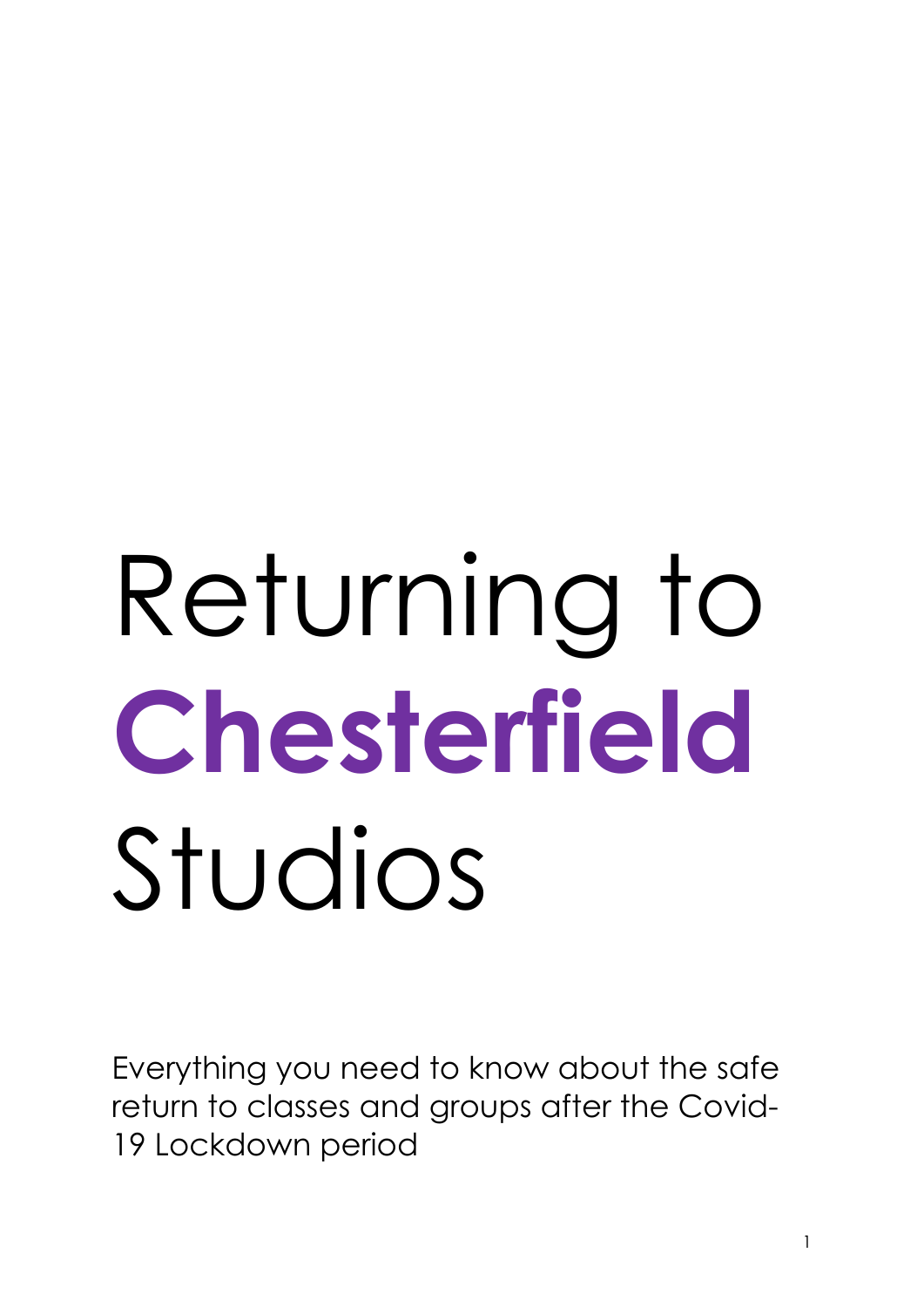| <b>WELCOME BACK</b>                                                          | 3              |
|------------------------------------------------------------------------------|----------------|
| PREPARING FOR YOUR FIRST SESSION                                             | 5              |
| <b>ARRIVING AT THE STUDIOS</b>                                               | 6              |
| <b>HEALTH SELF-DECLARATION</b>                                               | $\overline{7}$ |
| <b>TAKING PART IN CLASSES</b>                                                | 8              |
| <b>Working Safely on the Grid</b>                                            | 8              |
| <b>Cleaning</b>                                                              | 8              |
| Ventilation                                                                  | 9              |
| <b>Materials</b>                                                             | 9              |
| <b>Exiting the Building/Collecting Students</b>                              | 9              |
| <b>Uniform</b>                                                               | 10             |
| <b>Behaviour</b>                                                             | 10             |
| <b>ILLNESS</b>                                                               | 10             |
| <b>COMMUNICATING WITH STAFF</b>                                              | 11             |
| <b>Email addresses</b>                                                       | 12             |
| NHS TEST AND TRACE                                                           | 12             |
| UPDATES TO POLICIES AND PROCEDURES - INCLUDING STANDARD TERMS AND CONDITIONS | 13             |
| <b>GOVERNMENT GUIDANCE</b>                                                   | 14             |
| WHAT TO DO IF YOU'RE NOT HAPPY                                               | 14             |
| <b>COMPLAINTS AND FEEDBACK PROCEDURE</b>                                     | 14             |
| FREQUENTLY ASKED QUESTIONS                                                   | 16             |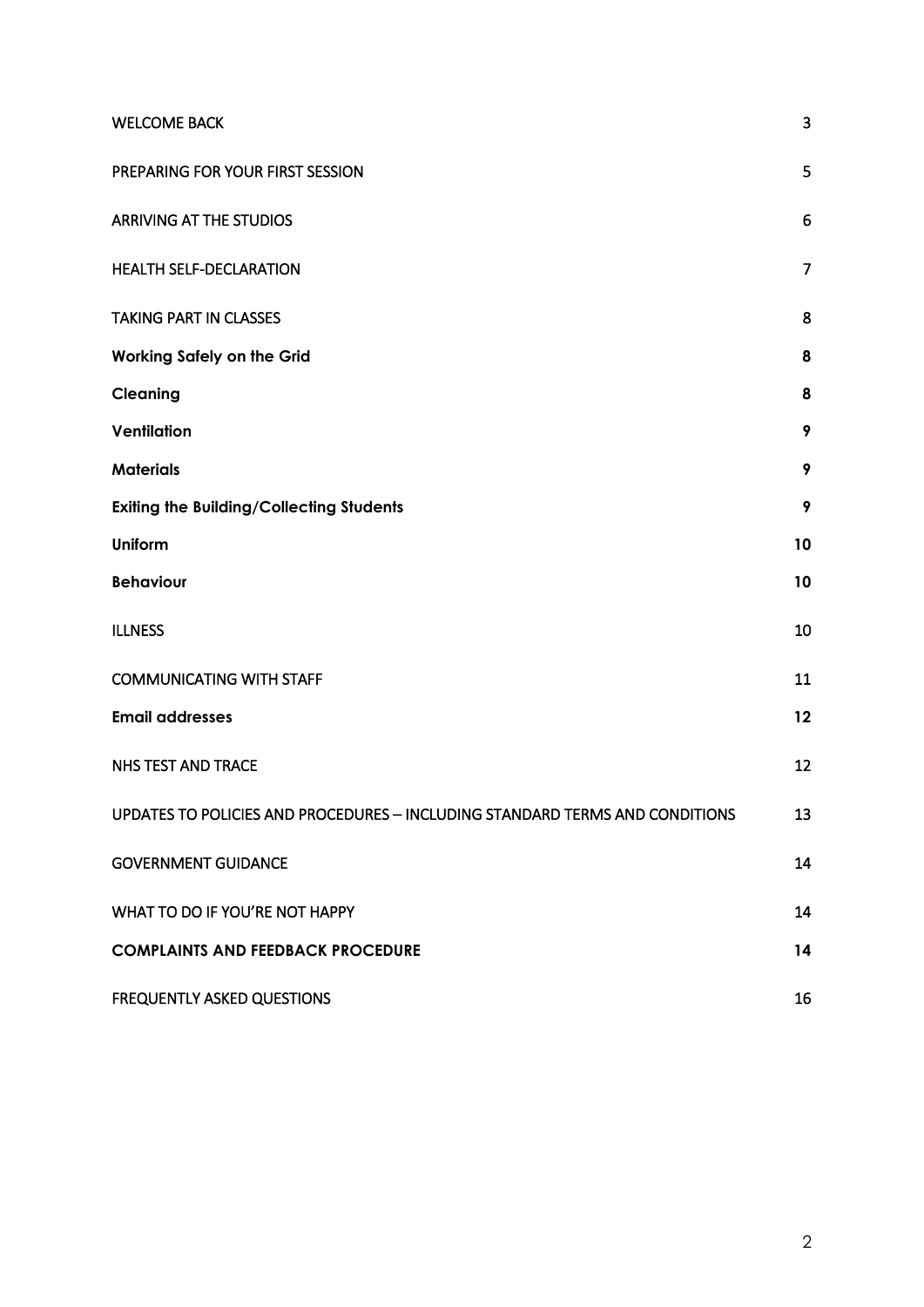## <span id="page-2-0"></span>**Welcome Back**

31st August 2020

It has nearly been six months since Chesterfield Studios was forced to close as part of the worldwide lockdown against the Coronavirus pandemic. Work remained unfinished, songs and routines were left to be forgotten, and we all were faced with uncertainty as we wondered when we would ever get back to our groups.

Out of School Settings (both OFSTED registered and non-registered) were allowed to open for all children from the beginning of the summer holidays.

From 25th July OOSS could once again offer dance indoors if distancing is maintained and guidelines for maximum capacity within gyms is adhered to. This is 100sqft per person for the whole of the building – including all useable space, not just the rooms being used to for rehearsal.

Singing, chanting and speaking loudly was originally thought to be higher risk, but new guidance issued on 20<sup>th</sup> August, now means that singing is once again a permissible activity.

Social distancing is still to be maintained (2m or 1m+ with risk mitigation).

Groups of students (or "bubbles" as we will refer to them) are to not exceed 15 with one or two staff members. Bubbles must be as consistent as possible, and during changeover from one bubble to another, rooms must be deeply cleaned between groups.

This information pack details how we are approaching re-opening and the procedures we have in place to ensure your safety whilst taking part in classes.

The OOSS sector is somewhat behind the rest of the world, so you may find that some of our procedures may seem a little severe compared with what we are now used to, say in shops or bars. The reason for this is fairly simple – as the OOSS sector tentatively returns to work, we do not have the same experience as sectors that returned in June, and the data does not yet exist for there to be the necessary confidence in procedure to allow for any relaxation. Therefore, many of the systems in place will be reminiscent of the lockdown period of three or four months ago and we do ask that you bear with these for everybody's safety as we look forward to a time that these rules can be abandoned.

We all have mixed feelings about returning to classes; excitement combined with a certain amount of trepidation. That said, I would like to assure you, through this pack, that we have done everything that is required, and we will regularly be re-evaluating our procedures.

The initial re-opening of Chesterfield Studios is referred to as Phase 1, that is the management and safe return to classes and groups. There will be some obvious changes from the last time you were here, and these will take some time to bed in as we establish our 'new normal.' Everyone will be working hard to try and make this as smooth as possible, and we ask for your understanding and flexibility as we find our feet in the first half term.

I do urge you to contact us if you are unsure of anything. We will do our very best to deal with your enquiries as quickly as possible.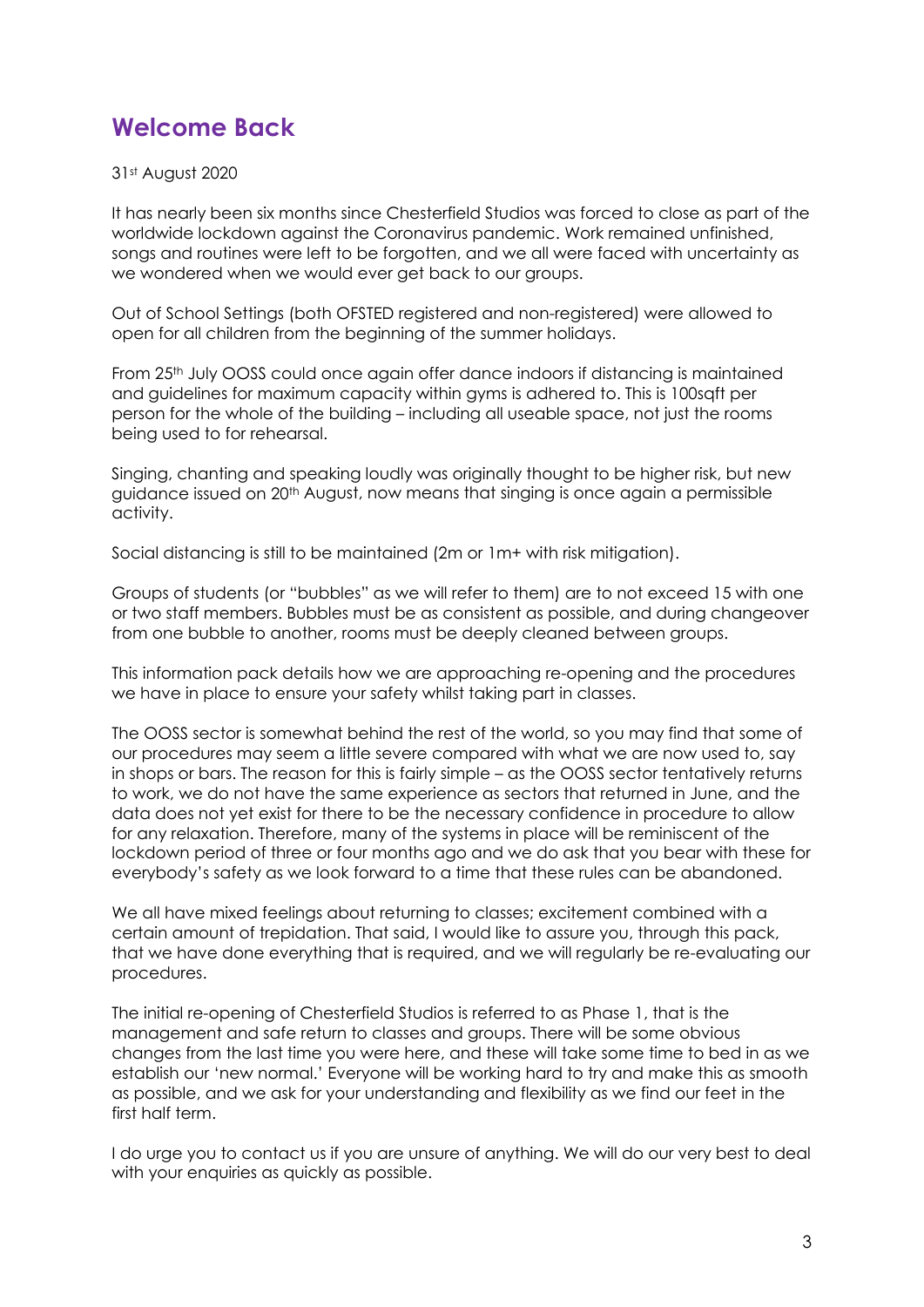It seems like an eternity since we were all together, and now at last, the day is not far off. If you could please take the time to go through this information pack in detail, we then look forward to once again welcoming you back to the Studios and getting back to what we do best.

With all best wishes,

Jonathan Francis **Artistic Director Chesterfield Studios Ltd.** 

**N.B. All information in this document is correct at the time of distribution**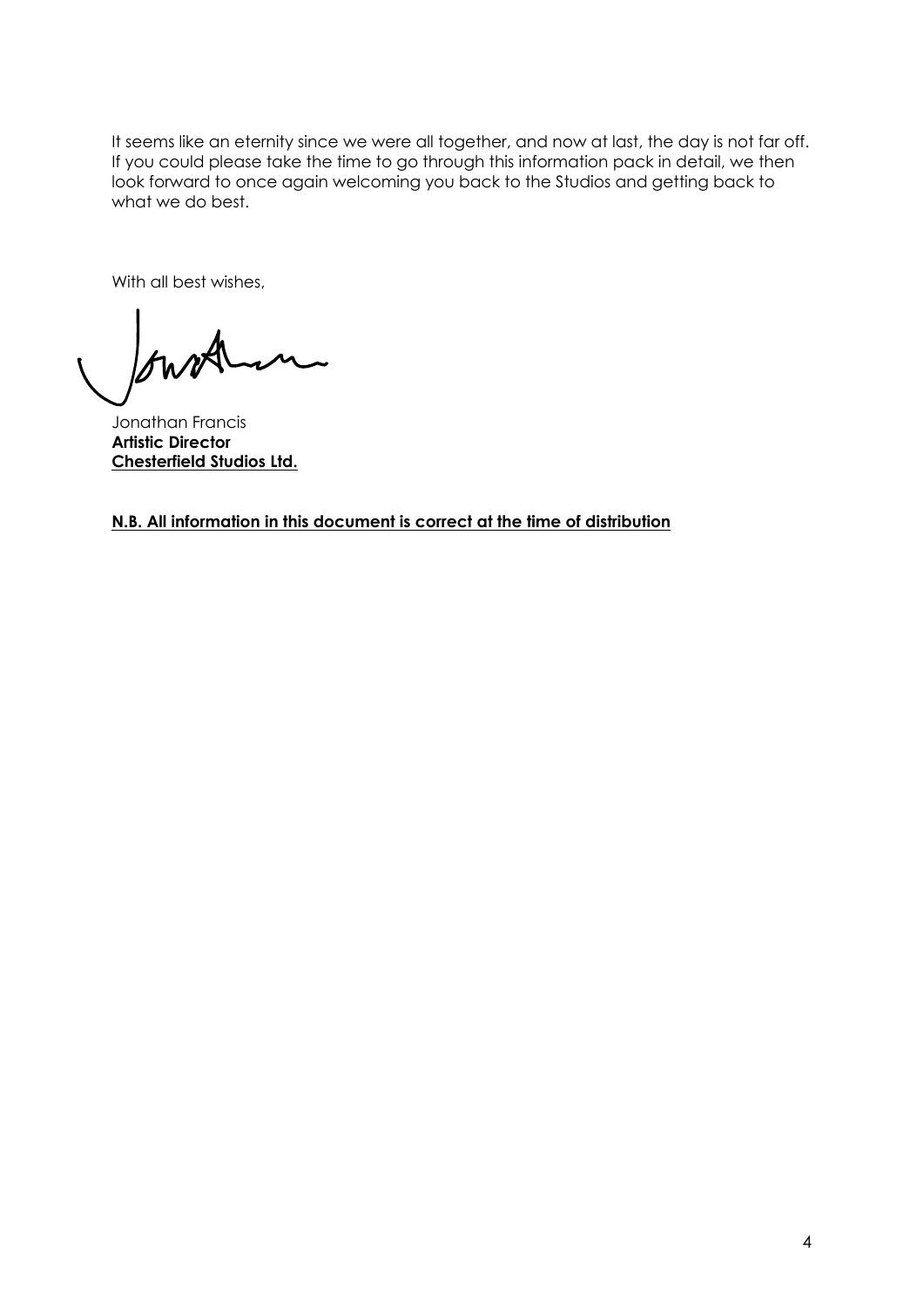# <span id="page-4-0"></span>**Preparing for Your First Session**

We have produced a simple video which details the basics of the Covid-19 Procedure and shows you what the Studios looks like. All the key information is in there, so please give that a watch.

<https://www.youtube.com/watch?v=heBxgaG0Fo8>

Before you set-off for your class you should make sure

- You are wearing the correct uniform for classes
	- o Black Studios T-Shirt
	- o Appropriate leggings or joggers
- You pack a small bag containing

1

- o Your rehearsal shoes (no outdoor shoes in studios)
- o A water bottle/snack if required
- o A face covering if you are over the age of 11 and not exempt from wearing one.

By wearing clean Studios uniform, you are helping to cut down the risk of contamination from your normal everyday clothes. It has always been the rule that you should wear Studios uniform for class, but from 7th September it is mandatory. Anyone arriving in school uniform will not be admitted into the premises.

As many classes involve some form of contact with the floor, we will be cleaning it between each bubble's usage. To help reduce the risk of infection, only the permitted footwear should be worn on the grid. You should aim to clean your shoes with a disinfectant solution or wipe before and after usage.

We will be unable to refill water bottles at present. You should bring your own water/snack. Bottled water will be available to buy on the door if required. We will not be supplying any sort of other drinks during sessions.

Face coverings are not required to be worn during sessions.<sup>[1](#page-4-1)</sup> We ask that if you are aged 11 or over and not exempt from wearing a face covering, you bring one along with you as risk mitigation if necessary. You may need to use it in the event of an emergency evacuation or when instructed to do so for rehearsal or in other unforeseen circumstances.

<span id="page-4-1"></span><sup>1</sup> [https://www.gov.uk/government/publications/protective-measures-for-holiday-or](https://www.gov.uk/government/publications/protective-measures-for-holiday-or-after-school-clubs-and-other-out-of-school-settings-for-children-during-the-coronavirus-covid-19-outbreak/protective-measures-for-out-of-school-settings-during-the-coronavirus-covid-19-outbreak#face-coverings)[after-school-clubs-and-other-out-of-school-settings-for-children-during-the](https://www.gov.uk/government/publications/protective-measures-for-holiday-or-after-school-clubs-and-other-out-of-school-settings-for-children-during-the-coronavirus-covid-19-outbreak/protective-measures-for-out-of-school-settings-during-the-coronavirus-covid-19-outbreak#face-coverings)[coronavirus-covid-19-outbreak/protective-measures-for-out-of-school-settings](https://www.gov.uk/government/publications/protective-measures-for-holiday-or-after-school-clubs-and-other-out-of-school-settings-for-children-during-the-coronavirus-covid-19-outbreak/protective-measures-for-out-of-school-settings-during-the-coronavirus-covid-19-outbreak#face-coverings)[during-the-coronavirus-covid-19-outbreak#face-coverings](https://www.gov.uk/government/publications/protective-measures-for-holiday-or-after-school-clubs-and-other-out-of-school-settings-for-children-during-the-coronavirus-covid-19-outbreak/protective-measures-for-out-of-school-settings-during-the-coronavirus-covid-19-outbreak#face-coverings)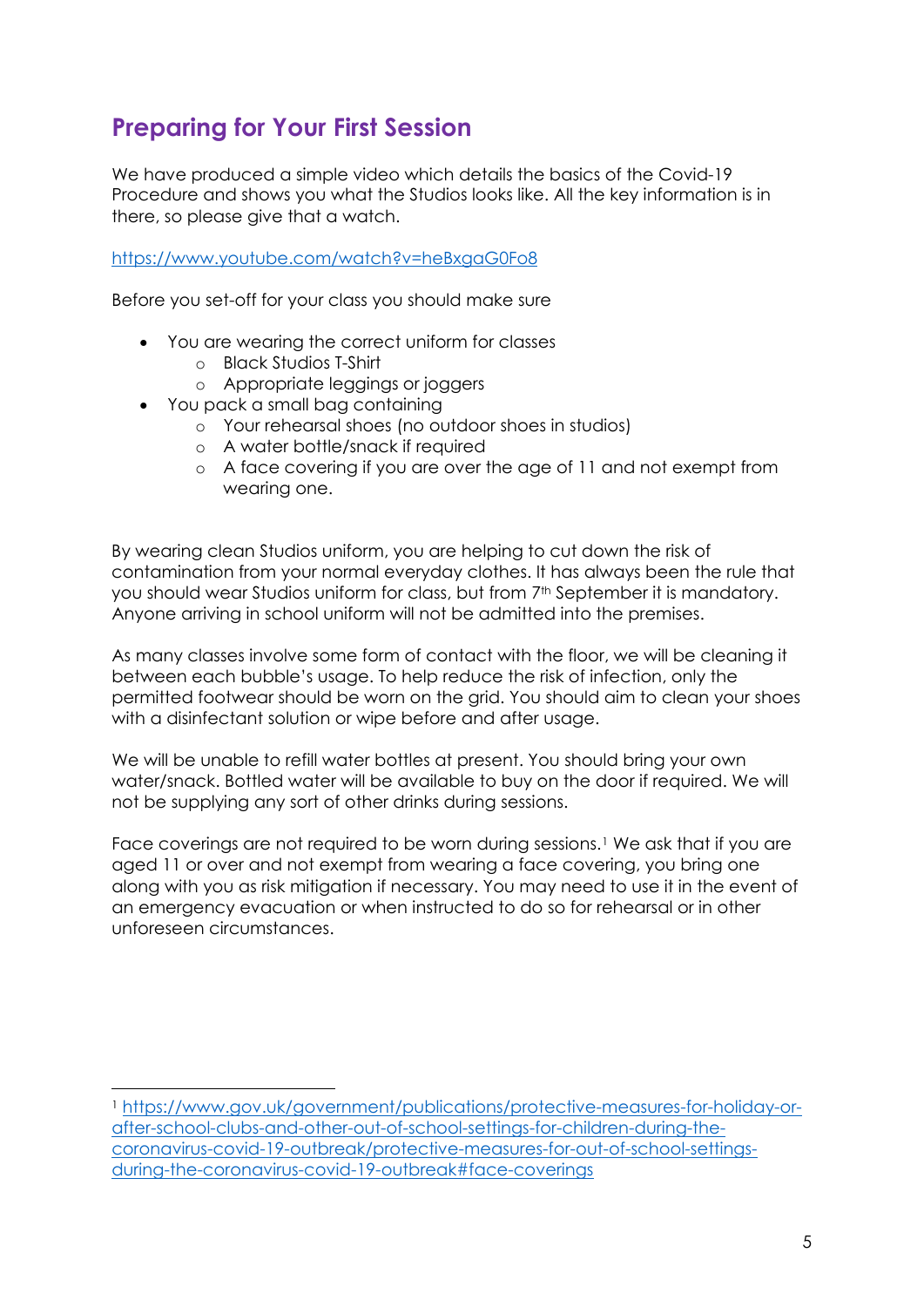## <span id="page-5-0"></span>**Arriving at the Studios**

When you first arrive, you will need to queue outside the main door. Spots on the ground are placed at two metre intervals to help you socially distance from each other. Please do not arrive any earlier than 5-10 minutes before your session starts there is nowhere to wait inside, and you will enter the building one at a time.

Unfortunately, parents will be unable to enter the building at the moment. We have closed the Lounge Café as it is too difficult to safely distance users whilst in that room. To further comply with ventilation guidance of 100sqft per person, we have limited the maximum capacity of the Studios buildings to 45 people.

You should ensure that we have the most up to date contact details on our system. You can access your account using the details sent to you over the summer, or by logging on at<https://www.loveadmin.com/>

If you are going to be late or there is any other form of unforeseen occurrence, you should contact us immediately.

#### **The Duty Manager's mobile number is 07598 826982 The Studios office number is 01246 271540**

We recommend sending a text to the Duty Manager as the best way of relaying any information.

When it is time to enter, we will be asking everyone to take part in temperature checks. These are non-invasive and will be taken from the wrist to provide an extra precaution and reassurance for group members that no one is suffering from a fever before they enter.

Everyone who enters the building should be fit and well.

We will be actively participating in the NHS Test and Trace system. Please make sure you thoroughly understand how this will work before you attend classes. There is more information further along in this pack – [NHS Test and Trace.](#page-11-1)

Once you have had your temperature check, you will make your way one by one and escorted by chaperones where necessary to your teaching studio.

Only the class bubble in the queue will be using that part of the building so there is no one-way system in usage. All touchpoints and surfaces will be thoroughly cleaned between bubbles using the space.

The class register will be taken whilst you are in the queue and should you wish to purchase a bottle of water, you will be able to do so via **contactless payment only.**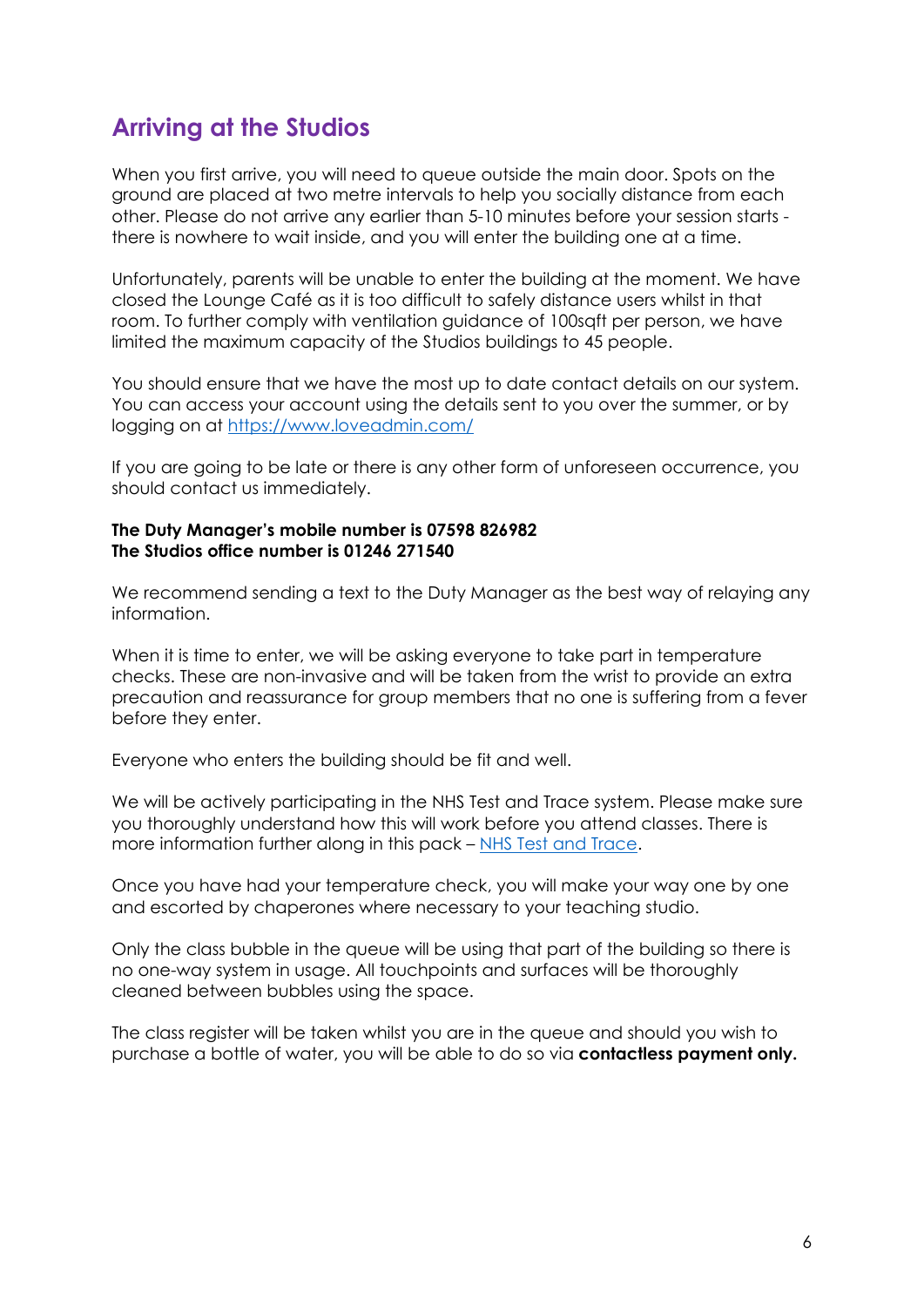# <span id="page-6-0"></span>**Health Self-Declaration**

You should only enter the building if you are **not exhibiting any symptoms** of the coronavirus (COVID-19). The main symptoms of coronavirus are:

- **a high temperature this means you feel hot to touch on your chest or back (you do not need to measure your temperature)**
- **a new, continuous cough this means coughing a lot for more than an hour, or 3 or more coughing episodes in 24 hours (if you usually have a cough, it may be worse than usual)**
- **a loss or change to your sense of smell or taste this means you've noticed you cannot smell or taste anything, or things smell or taste different to normal**

Most people with coronavirus have at least 1 of these symptoms.

If you have any of the main symptoms of coronavirus:

- Get a test to check if you have coronavirus as soon as possible.
- Stay at home and do not have visitors until you get your test result only leave your home to have a test.
- Anyone you live with, and anyone in your support bubble, must also stay at home until you get your result.
- NOTIFY CHESTERFIELD STUDIOS AS SOON AS POSSIBLE WHEN THE RESULT IS KNOWN

## **Your temperature will be checked on entry**. If your

temperature is higher than **37.8 ºC** you will not be allowed to enter.

## You should not enter the building if in the last 14 days you have:

- **Travelled outside of the UK** to any country listed on the government's quarantine list
- Have knowingly **encountered someone displaying the symptoms** of COVID-19 or someone who has tested positive in the last 14 days

## You should only enter the building if:

- To the best of your knowledge you are free of symptoms of the coronavirus (COVID-19)
- You agree to comply with all hygiene procedures and rules
- You agree to having your temperature checked
- You agree to your data being shared with the NHS Test and Trace service where necessary or you have notified us of your intention to opt-out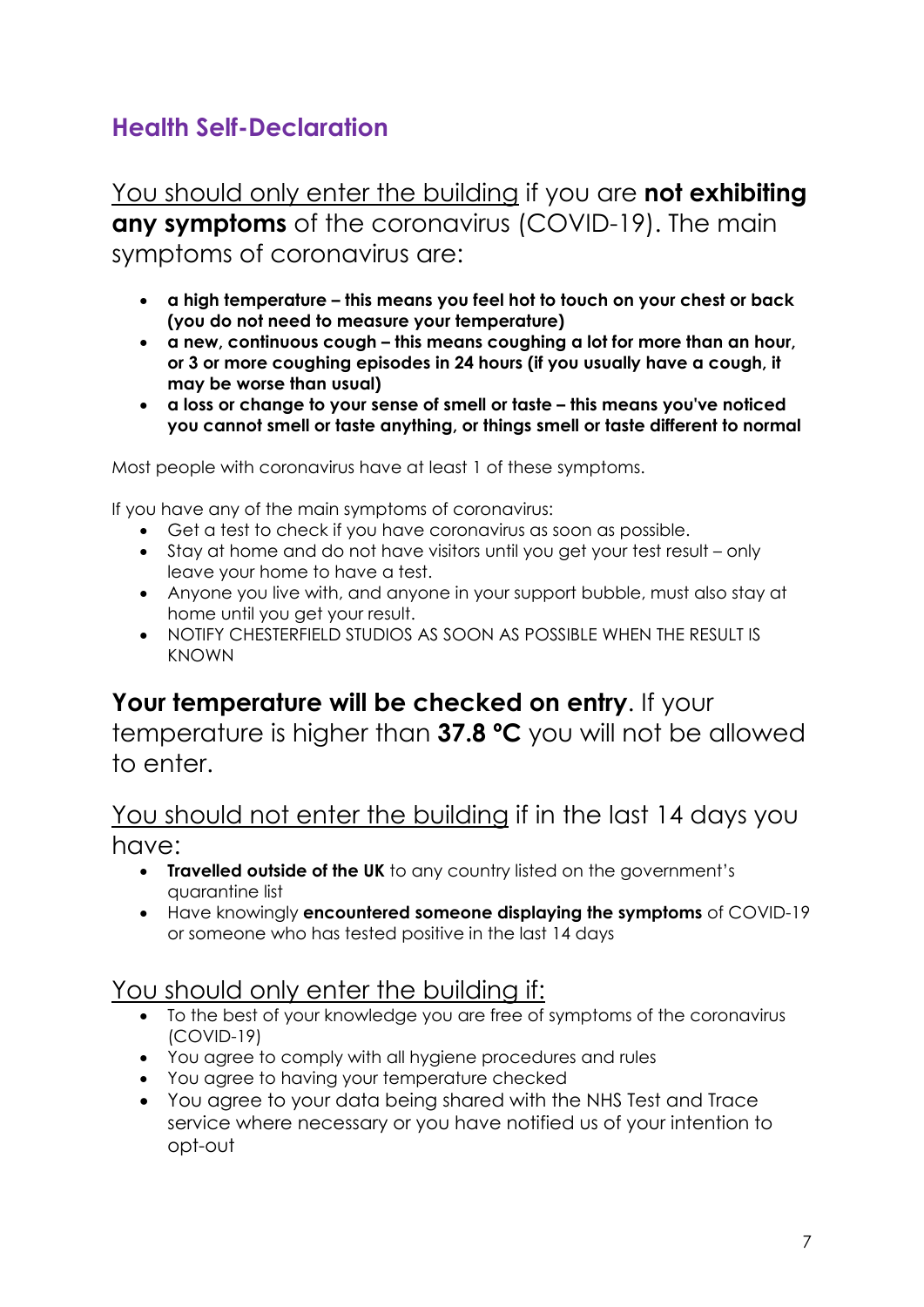# <span id="page-7-0"></span>**Taking Part in Classes**

Each rehearsal room has a two-metre grid system in place to allow for social distancing. For our youngest members, different rules apply<sup>[2](#page-7-3)</sup>, but in the majority of cases, most participants will have to remain distanced from one another during a session.

Once you have entered your rehearsal room, you should sanitise your hands. Each room has hand sanitiser and access to hand washing facilities. Your teacher will tell you where to stand. In your first session, the teacher will set out the rules and tell you how the class will work.

Everyone may be a little nervous, but together we will all get used to the new way of working. We are very aware that some children may be anxious, and we'll be working very hard to be sensitive to this during classes. If you feel your child needs extra support, has been adversely affected during the lockdown period or has a negative experience during the early sessions, you should contact us to discuss it. Anything you tell us will be treated with the strictest of confidence. For more details about contacting us, you should go to the **[Communicating with Staff](#page-10-1)** section, later on in this pack.

#### <span id="page-7-1"></span>**Working Safely on the Grid**

Participants should stand in the centre of their square, unless instructed to do differently by their teacher. Staff will be on hand to assist with keeping students safely apart.

Each room has toilet facilities designated for its usage, and students will be free to use them as necessary. Chaperones and helpers will be on hand to assist younger students with toilet trips where necessary.

Blocking, choreography and routines will be specifically designed to the grid to enable distancing to be in place.

#### <span id="page-7-2"></span>**Cleaning**

1

Before a new bubble enters a space, it will have been thoroughly cleaned. A rigorous cleaning procedure is now in place across the whole building and staff have received extra training in best practice. Older students may be asked to 'clean their square' after using it. This will be on a case by case basis, and anyone who has any condition whereby they would be unable to assist with this will be obviously excused from doing so.

<span id="page-7-3"></span><sup>2</sup> [https://www.gov.uk/government/publications/protective-measures-for-holiday-or](https://www.gov.uk/government/publications/protective-measures-for-holiday-or-after-school-clubs-and-other-out-of-school-settings-for-children-during-the-coronavirus-covid-19-outbreak/protective-measures-for-out-of-school-settings-during-the-coronavirus-covid-19-outbreak#consider-group)[after-school-clubs-and-other-out-of-school-settings-for-children-during-the](https://www.gov.uk/government/publications/protective-measures-for-holiday-or-after-school-clubs-and-other-out-of-school-settings-for-children-during-the-coronavirus-covid-19-outbreak/protective-measures-for-out-of-school-settings-during-the-coronavirus-covid-19-outbreak#consider-group)[coronavirus-covid-19-outbreak/protective-measures-for-out-of-school-settings](https://www.gov.uk/government/publications/protective-measures-for-holiday-or-after-school-clubs-and-other-out-of-school-settings-for-children-during-the-coronavirus-covid-19-outbreak/protective-measures-for-out-of-school-settings-during-the-coronavirus-covid-19-outbreak#consider-group)[during-the-coronavirus-covid-19-outbreak#consider-group](https://www.gov.uk/government/publications/protective-measures-for-holiday-or-after-school-clubs-and-other-out-of-school-settings-for-children-during-the-coronavirus-covid-19-outbreak/protective-measures-for-out-of-school-settings-during-the-coronavirus-covid-19-outbreak#consider-group)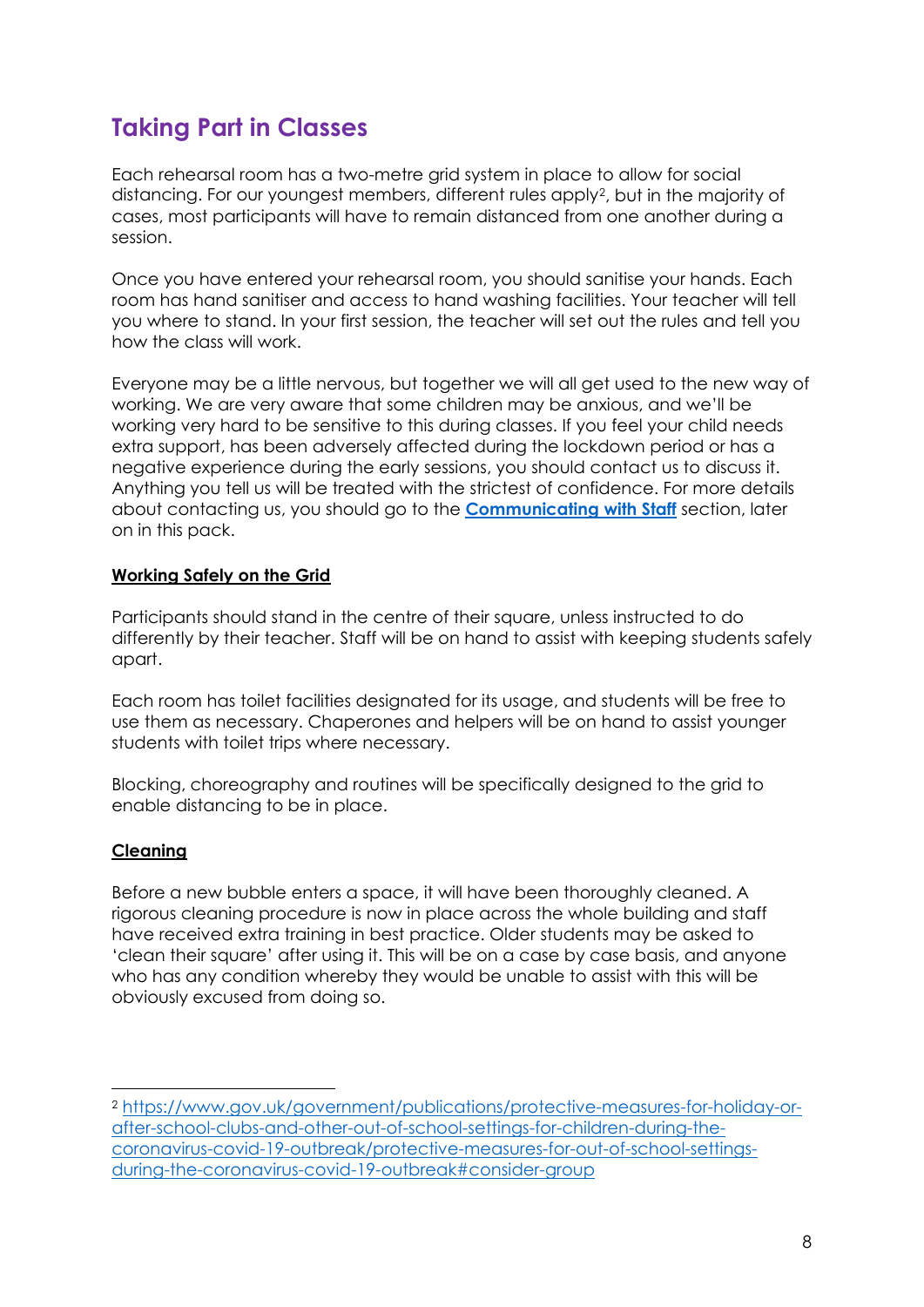#### <span id="page-8-0"></span>**Ventilation**

While ever the weather permits, windows and doors will be open throughout sessions to increase ventilation. When the weather becomes inclement and having doors and windows open would increase the risk of injury or accident, they will be opened between sessions, or during designated breaks within a class to allow for fresh air to be let into the building.

Air conditioners are not being used at present, but fans may be in place.

Students should bring extra layers of clothing in their bags in case rooms are cooler than normal.

#### <span id="page-8-1"></span>**Materials**

Participants will be given their own scripts, song words and sheet music where necessary. These should not be shared and should be brought to each and every session.

It would be a good idea to invest in a ring binder or folder for class usage and store everything in that. There will not be any spare copies available once they have been given out.

#### <span id="page-8-2"></span>**Exiting the Building/Collecting Students**

At the end of a session, students should wash or sanitise their hands, before collecting their bags and exiting the room.

Teachers are in radio contact with the Duty Manager to ensure their egress is clear.

When a class is over, students will take one of the following routes:

#### • **Eastwood Hall**

- o Participants will exit through the fire exit door (south door)
- **Studio 1, 2, 3**
	- o Participants will exit through the main entrance at staggered intervals where necessary.

Parents should socially distance themselves and wait in the courtyard area. The Duty Manager will assist with the safe handover of children to their parents.

Rose Hill and Soresby Street both have double yellow lines and no waiting markers clearly painted on them. There is also a busy bus stop right outside the building. We advise against waiting in cars and instead ask that you please come on to the forecourt to collect your child.

Parking is free after 6pm on Rose Hill East and the Town Hall car park allows for a 10 minute window before payment is required.[3](#page-8-3) This is to allow for quick visits to the recycling station.

<span id="page-8-3"></span><sup>&</sup>lt;u>.</u> <sup>3</sup> Information correct at the time of printing.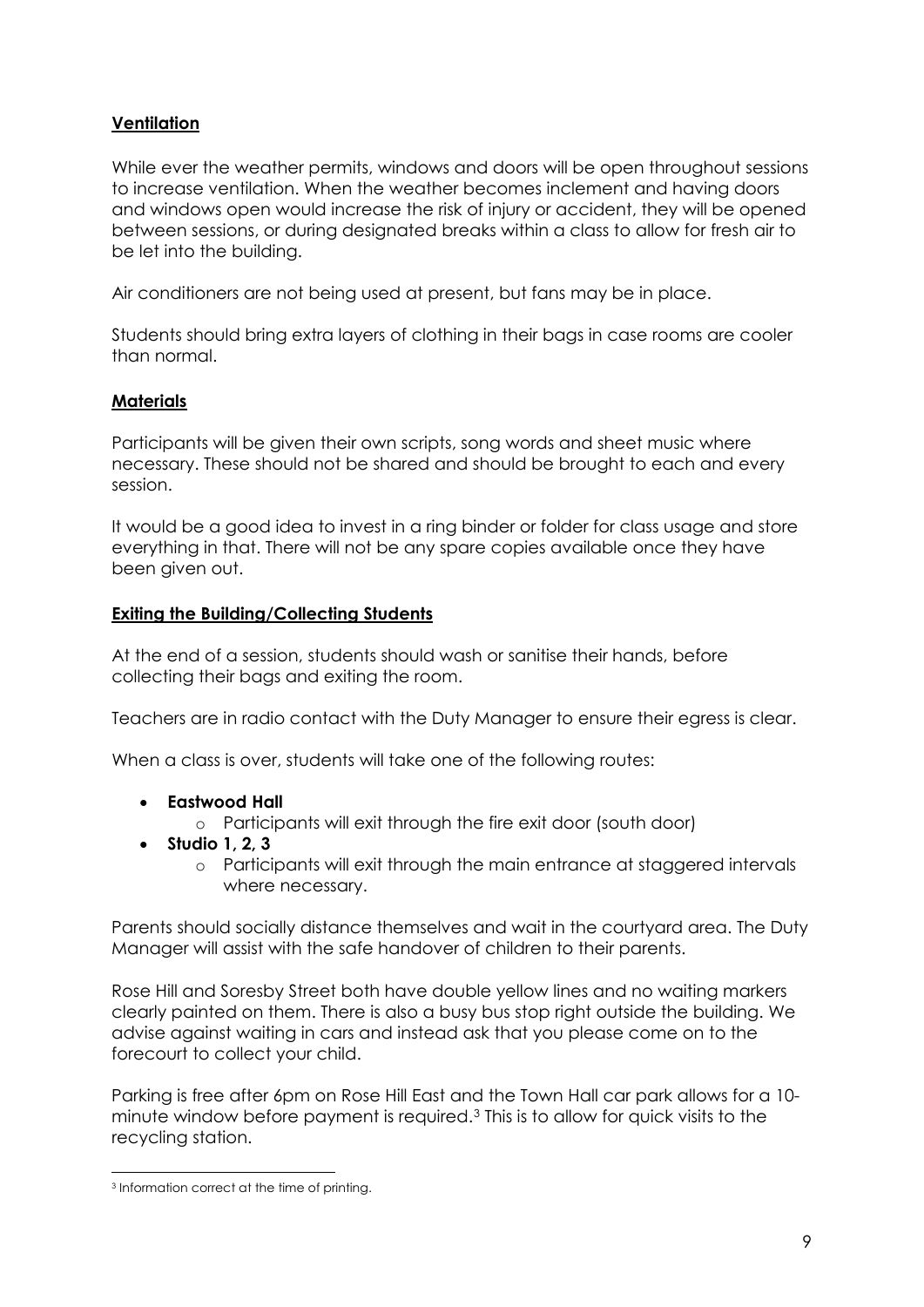As there is nowhere for children to wait inside, we ask that children are promptly collected and that you are clearly visible to them when they exit the building.

While ever the Covid-19 procedure is in place, it is important to remember that we only accept responsibility for your child's safety whilst they are in the building. It should be pointed out that parents need to make sure everything is in place for their child's safe entry and exit of the building.

#### <span id="page-9-0"></span>**Uniform**

With the current closure of the reception and Lounge Café we have moved all of our uniform, dance shoes and accessories online. You can browse our online shop either through our [Facebook page](http://facebook.com/chesterfieldstudios) or online at chesterfieldstudios.co.uk

#### <span id="page-9-1"></span>**Behaviour**

If a student is incapable of following the new rules within classes, we have the right to remove that student from the class. This will be on a case-by-case basis and no refund will be offered. Please refer to our **[Student Conduct](https://7e48caa7-d29b-44b1-af0b-d6b21376748f.filesusr.com/ugd/ed68d3_f5e2cfb4a68149638602079ee02edb8a.pdf) Policy** for further information.

### <span id="page-9-2"></span>**Illness**

-

In the event of a child developing a fever whilst taking part in a class, they will immediately be isolated, and contact will be made with parents. Should this be the case, immediate action should be taken to ensure the child is collected as quickly as possible.

Any student/teacher or family member who is tested positive for COVID-19 up to two weeks post event dates, must immediately inform us. The bubble that is affected will immediately be notified including students/parents/teachers. Should this occur while classes are running, the bubble affected will be shut down, and spaces deepcleaned immediately following government guidance *COVID 19 – Cleaning in Non-Healthcare Settings. [4](#page-9-3)*

It is important to remember that as autumn and winter approach there will doubtless be an increase in the usual coughs and colds. During this period, it is really important not to dismiss these as we may have done previously. With so many bugs, the symptoms are remarkably similar to the COVID-19 so should you exhibit

• **a high temperature – this means you feel hot to touch on your chest or back (you do not need to measure your temperature)**

<span id="page-9-3"></span><sup>4</sup> [https://www.gov.uk/government/publications/covid-19-decontamination-in-non](https://www.gov.uk/government/publications/covid-19-decontamination-in-non-healthcare-settings/covid-19-decontamination-in-non-healthcare-settings)[healthcare-settings/covid-19-decontamination-in-non-healthcare-settings](https://www.gov.uk/government/publications/covid-19-decontamination-in-non-healthcare-settings/covid-19-decontamination-in-non-healthcare-settings)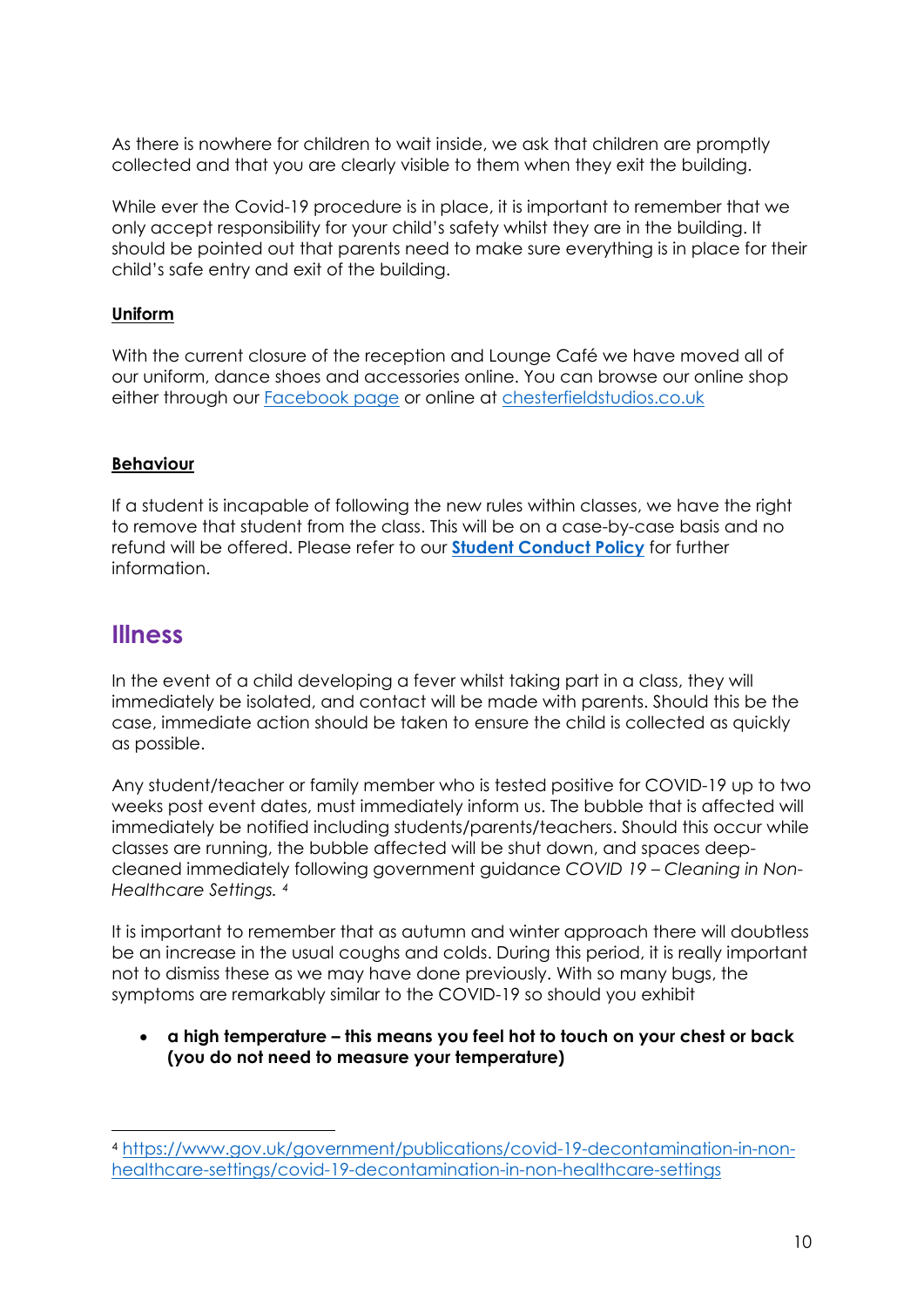- **a new, continuous cough this means coughing a lot for more than an hour, or 3 or more coughing episodes in 24 hours (if you usually have a cough, it may be worse than usual)**
- **a loss or change to your sense of smell or taste this means you've noticed you cannot smell or taste anything, or things smell or taste different to normal**

you should not attend classes.

In the event that a teacher has to be absent due to illness we will do our very best to offer a substitute teacher. But with the heavy restrictions in place, it may not be possible to do this. In those instances, we will do our utmost to run the class online and full details will be issued to you should this be necessary.

Refunds and credit notes will only be issued in the event of permanent termination of a class where fees have already been paid. No refund, reduction or credit will be offered for classes that take place online or by a substitute teacher.

## <span id="page-10-1"></span><span id="page-10-0"></span>**Communicating with Staff**

We have always welcomed parents to come and chat to us before and after sessions and have, in the past, enjoyed an open-door policy to discuss progress or areas of concern. Through this we have developed really strong bonds with families which have been mutually beneficial to all.

It is with a really heavy heart, that we have to inform you that we will be unable to do this from September. Teachers will have a very tight window available for cleaning and preparation between classes and there will not be time to talk to you. We ask that you respect this, and no matter how quick that 'quick word' may be, it will result in the next class being admitted late, or cleaning not being achieved to the correct standard.

Instead, you should speak with the Duty Manager in the first instance. Again, this should be done respectfully, whilst adhering to social distancing, and being mindful of how busy they are. Please don't try to have a conversation whilst the Duty Manager is dealing with a queue or admitting students, but instead wait until they are free, or pop back at a quieter time.

During this period the directorate are still doing a lot of work from home. The Studios telephone may not then be answered before 3pm on weekdays.

In the case of reporting illness or absence, or to let us know you may be running later, the Duty Manager's mobile number is 07598 826982. This should be your first port of call for most quick questions as well.

If you need to discuss something in more detail, please arrange an appointment with the Duty Manager to chat with one of our staff.

You can email us or contact us via Facebook Messenger. Again, we will do our very best to answer your questions as quickly as possible.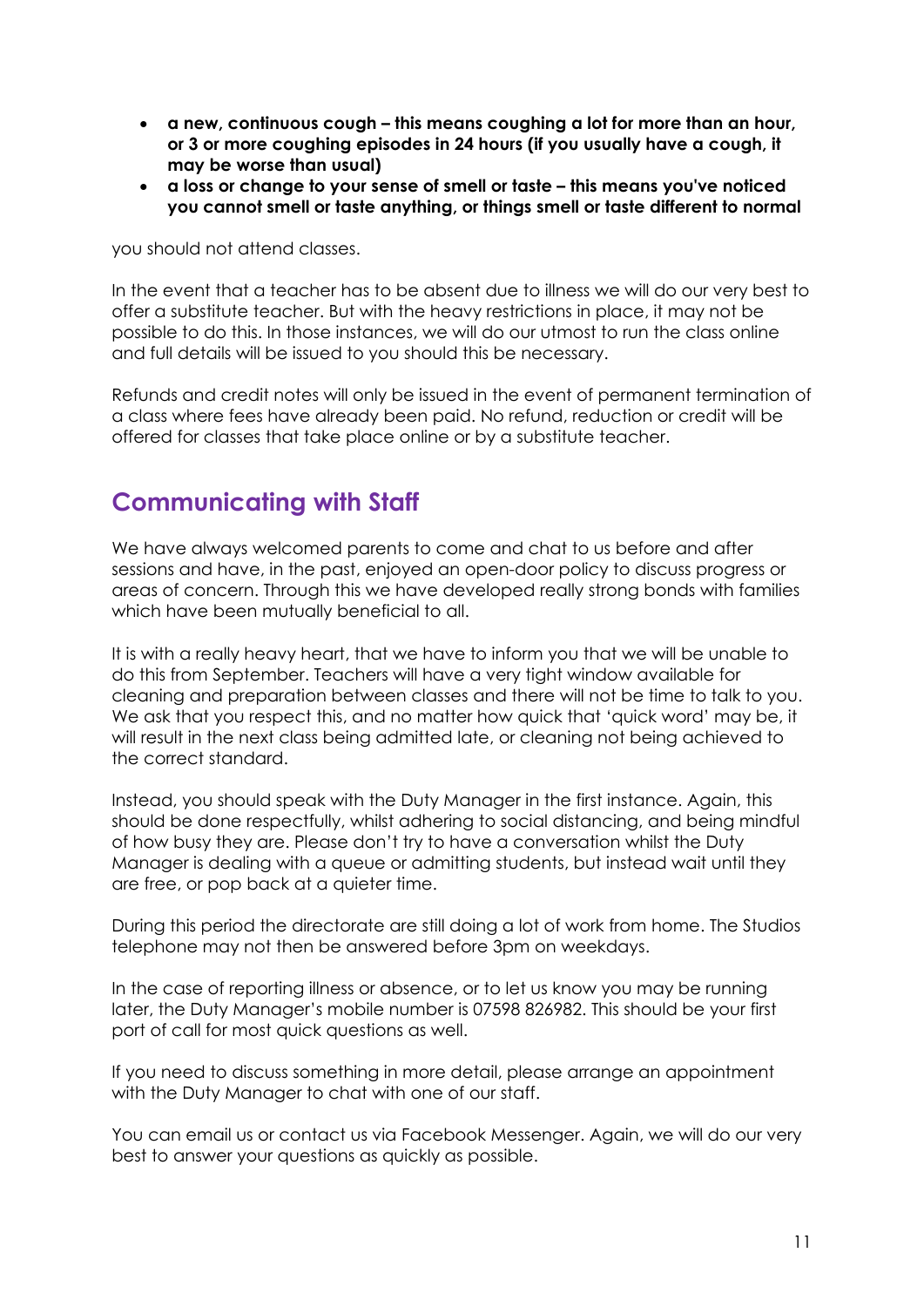#### <span id="page-11-0"></span>**Email addresses**

In a lot of cases, it may just be easier to send us a quick email. To help make sure it gets dealt with quickly and effectively, these are the email addresses you should use.

For all enquiries relating to payments, direct debits, or help with your loveadmin.com account you should email [adam.green@chesterfieldstudios.co.uk](mailto:adam.green@chesterfieldstudios.co.uk) 

For anything related to the COVID-19 procedure, Health and Safety management, complaints or observations you should email [Jonathan.francis@chesterfieldstudios.co.uk](mailto:Jonathan.francis@chesterfieldstudios.co.uk) 

For class enquiries, concerns or questions about individual students and anything related to classes and their content, including rehearsal times and availability, you should email [Roseanna.sanderson@chesterfieldstudios.co.uk](mailto:Roseanna.sanderson@chesterfieldstudios.co.uk) 

For day to day questions, information on classes, help with ordering uniform or if you are unsure who to contact, please email [wendy.barnett@chesterfieldstudios.co.uk](mailto:wendy.barnett@chesterfieldstudios.co.uk) 

## <span id="page-11-1"></span>**NHS Test and Trace**

Chesterfield Studios will be participating in the NHS Test and Trace scheme.

*Information taken from gov.uk website The NHS Test and Trace service:*

- *ensures that anyone who develops symptoms of coronavirus (COVID-19) can quickly be tested to find out if they have the virus, and also includes targeted asymptomatic testing of NHS and social care staff and care home residents*
- *helps trace close recent contacts of anyone who tests positive for coronavirus and, if necessary, notifies them that they must self-isolate at home to help stop the spread of the virus*

*We are introducing this service to help return life more to normal, in a way that is safe and protects our NHS and social care. The service will allow us to trace the spread of the virus and isolate new infections and play a vital role in giving us early warning if the virus is increasing again, locally or nationally.[5](#page-11-2)*

Data supplied by Chesterfield Studios to Test and Trace will be limited to

- participant's name
- contact number

<u>.</u>

- date and time of visit
- any specific details, such as prolonged contact with a staff member in cases such as administering first aid.

<span id="page-11-2"></span><sup>5</sup> <https://www.gov.uk/guidance/nhs-test-and-trace-how-it-works>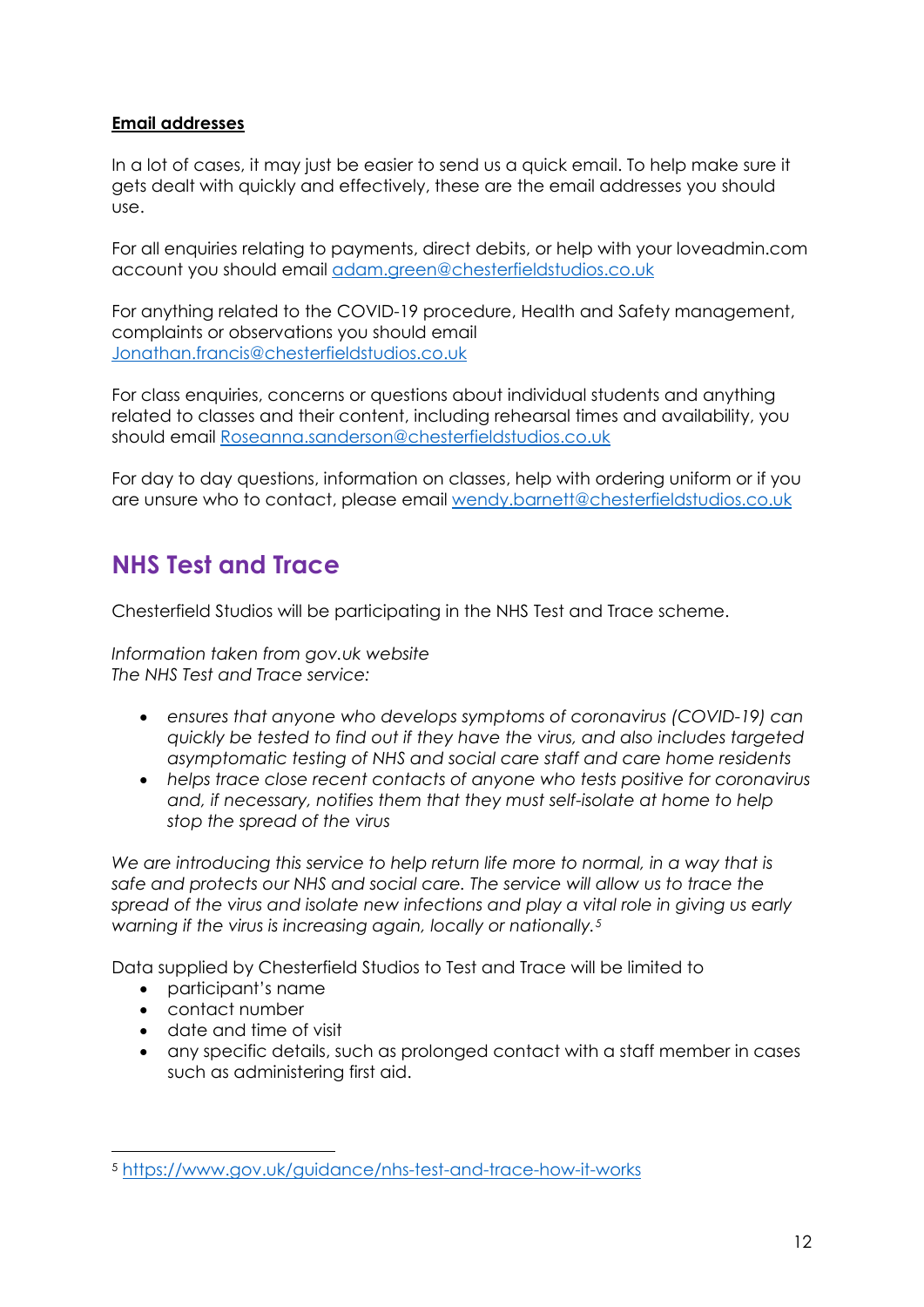No other data will be shared. Any data forwarded will be taken from standard attendance registers with no obligation to submit any further data under the scheme.

QR codes and website links will be displayed for visitors to add their details via an online form.

Our GDPR policy has been updated accordingly to include NHS Test and Trace as a third party.

We will share, upon request, such data as listed above to assist with tracing contact with an infected person.

If, for whatever reason, you do not want to participate in NHS Test and Trace and you do not consent to your data being shared in this way, you must email [Jonathan.francis@chesterfieldstudios.co.uk](mailto:Jonathan.francis@chesterfieldstudios.co.uk?subject=Withold%20Consent%20for%20Track%20and%20Trace) to notify us of this.

Should you wish to not participate in NHS Test and Trace and a confirmed case is found to be present within the Studios, we would still notify you privately without involving the scheme.

Furthermore, should you withhold your consent to participate in the scheme, you should still notify us if you or one of your household has a confirmed case of COVID-19. We reserve the right to contact NHS Test and Trace and notify them a case has been present within the building, but we would not supply any data about the individual concerned if specific instructions are in place not to participate.

You can find out information about NHS Test and Trace at:

<https://www.gov.uk/guidance/nhs-test-and-trace-how-it-works>

and further information about how Chesterfield Studios may collect and use data at:

[https://www.gov.uk/guidance/maintaining-records-of-staff-customers-and-visitors](https://www.gov.uk/guidance/maintaining-records-of-staff-customers-and-visitors-to-support-nhs-test-and-trace)[to-support-nhs-test-and-trace](https://www.gov.uk/guidance/maintaining-records-of-staff-customers-and-visitors-to-support-nhs-test-and-trace)

## <span id="page-12-0"></span>**Updates to Policies and Procedures – including standard terms and conditions**

With the many changes brought in by the Coronavirus pandemic, it has become necessary to update many of our policies and procedures, including a major update to our terms and conditions of membership.

You will need to agree to these to be a member of Chesterfield Studios. For new members, this will form part of your sign-up procedure, while for existing members, these will be sent to you in a separate email with instructions on how to offer your consent.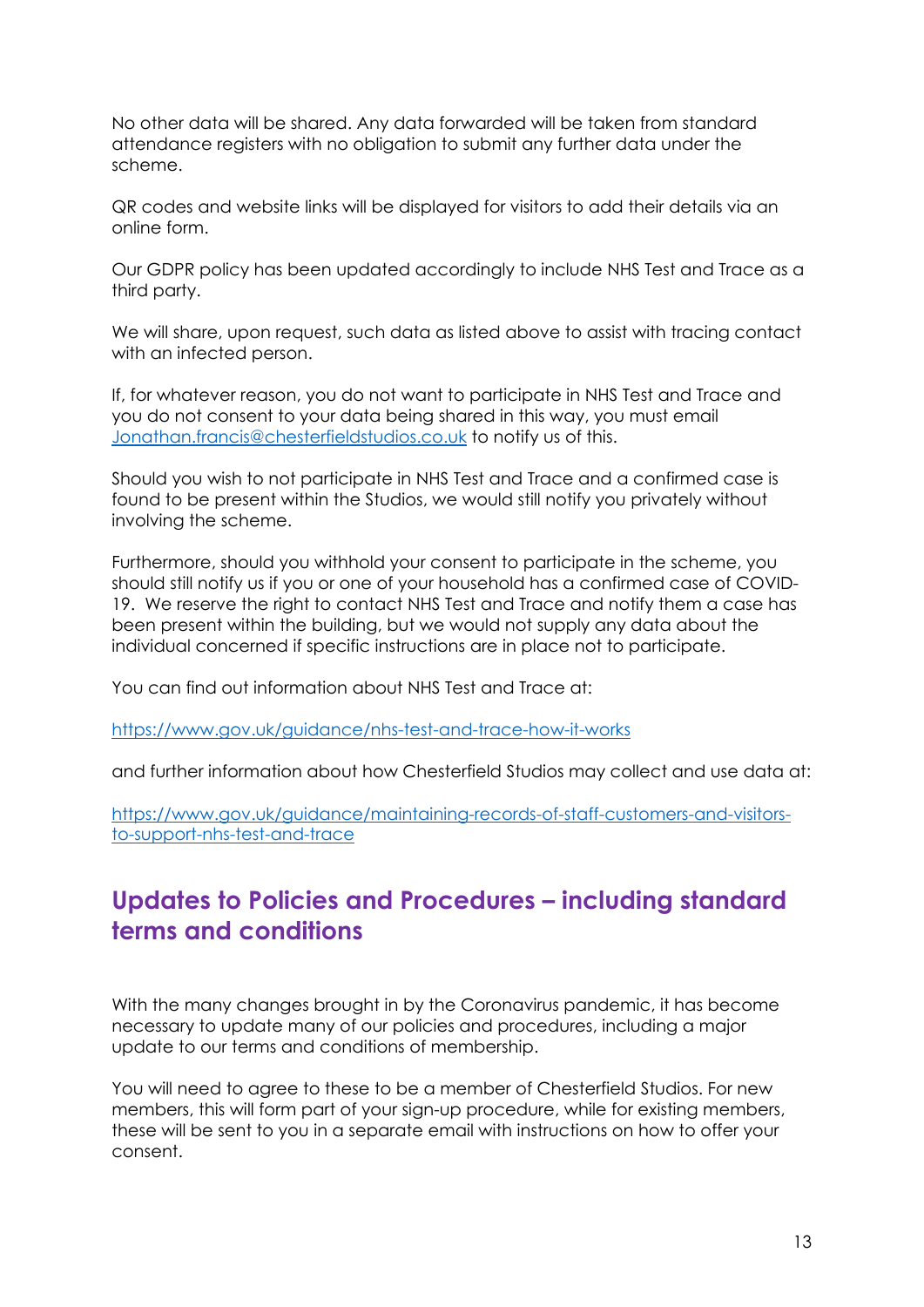We have included links to some of them in this pack for ease of reference. Our full catalogue of polices is available on request from the office or available online at <https://www.chesterfieldstudios.co.uk/policies-and-procedures>

[Updated Terms and Conditions](https://7e48caa7-d29b-44b1-af0b-d6b21376748f.filesusr.com/ugd/ed68d3_5057a5d819cb43b4886a064645109ac1.pdf)

[Student Conduct](https://7e48caa7-d29b-44b1-af0b-d6b21376748f.filesusr.com/ugd/ed68d3_f5e2cfb4a68149638602079ee02edb8a.pdf) Policy

[Covid-19 Site Management Procedure](https://7e48caa7-d29b-44b1-af0b-d6b21376748f.filesusr.com/ugd/ed68d3_8ace714ce8c149389ff7cef85c4a2b5c.pdf)

[Covid-19 Method Statement](https://7e48caa7-d29b-44b1-af0b-d6b21376748f.filesusr.com/ugd/ed68d3_84caf1e54cde43dc85cc6236d76caaaf.pdf) 

[Covid-19 Risk Assessment](https://7e48caa7-d29b-44b1-af0b-d6b21376748f.filesusr.com/ugd/ed68d3_817b4616e114469a80cef9c01eaafae4.pdf) 

## <span id="page-13-0"></span>**Government Guidance**

Below are links to the current government guidance we have used to prepare for reopening.

We have collated all of the links into this document to help you, should you need to refer to it in the future.

[Protective measures for holiday and after-school clubs, and other out-of-school](https://www.gov.uk/government/publications/protective-measures-for-holiday-or-after-school-clubs-and-other-out-of-school-settings-for-children-during-the-coronavirus-covid-19-outbreak/protective-measures-for-out-of-school-settings-during-the-coronavirus-covid-19-outbreak)  [settings during the coronavirus \(COVID-19\) outbreak](https://www.gov.uk/government/publications/protective-measures-for-holiday-or-after-school-clubs-and-other-out-of-school-settings-for-children-during-the-coronavirus-covid-19-outbreak/protective-measures-for-out-of-school-settings-during-the-coronavirus-covid-19-outbreak)

[Working safely during coronavirus \(COVID-19\) – Performing Arts](https://www.gov.uk/guidance/working-safely-during-coronavirus-covid-19/performing-arts)

[Working safely during coronavirus \(COVID-19\) – Providers of grassroots sport and](https://www.gov.uk/guidance/working-safely-during-coronavirus-covid-19/providers-of-grassroots-sport-and-gym-leisure-facilities)  [gym/leisure facilities](https://www.gov.uk/guidance/working-safely-during-coronavirus-covid-19/providers-of-grassroots-sport-and-gym-leisure-facilities)

[Working safely during coronavirus \(COVID-19\) – Offices and Contact Centres](https://www.gov.uk/guidance/working-safely-during-coronavirus-covid-19/offices-and-contact-centres)

[COVID 19 – Cleaning in Non-Healthcare Settings](https://www.gov.uk/government/publications/covid-19-decontamination-in-non-healthcare-settings/covid-19-decontamination-in-non-healthcare-settings)

## <span id="page-13-1"></span>**What to Do If You're Not Happy**

If you are unhappy about any aspect of the return to Chesterfield Studios, or feel that we need to do more, you should contact us.

#### <span id="page-13-2"></span>**COMPLAINTS AND FEEDBACK PROCEDURE**

#### **FEEDBACK**

You may not want to make a complaint but have ideas about how to make things better. We welcome suggestions about how we can improve what we do. Email the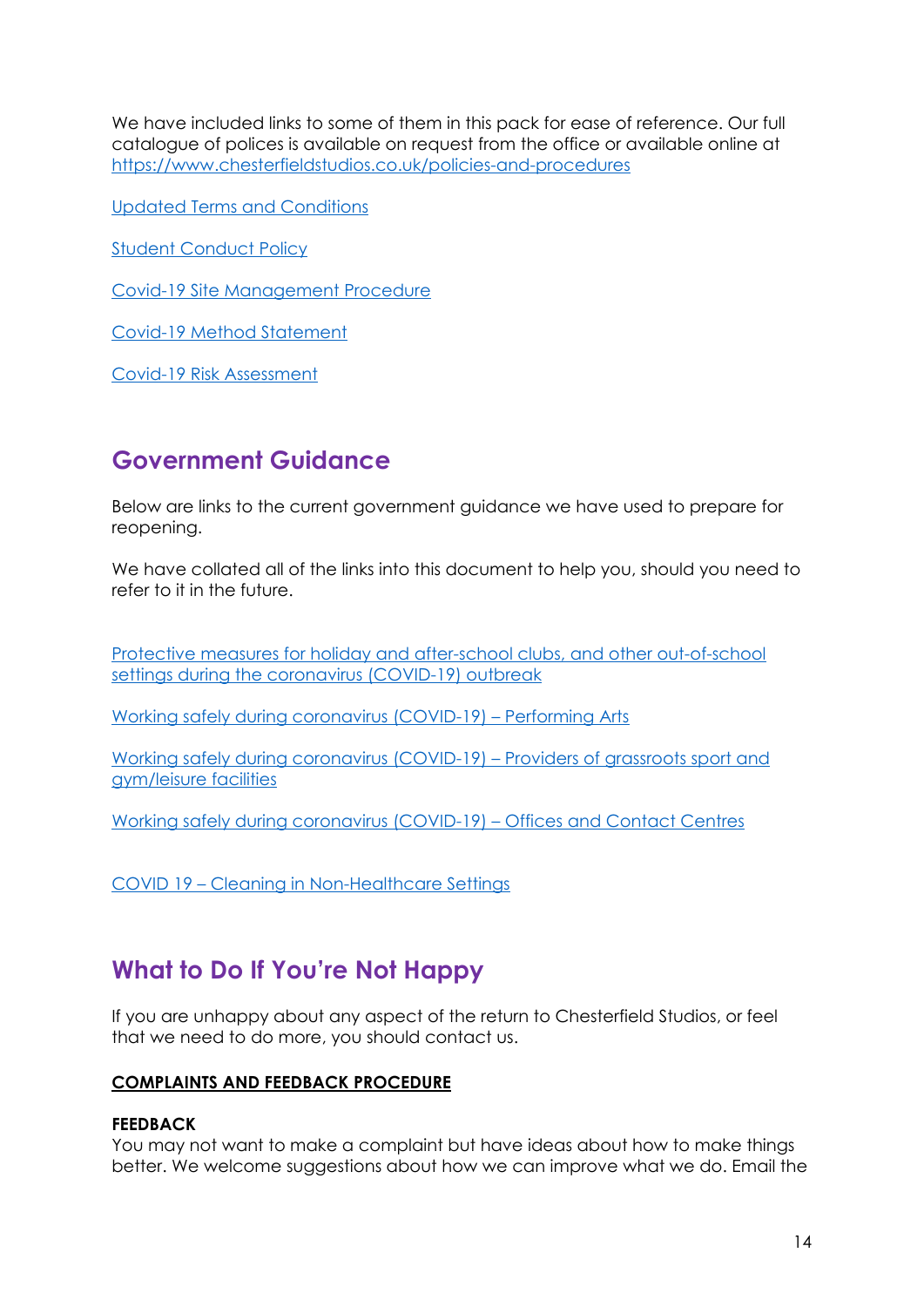#### Duty Manager [wendy.barnett@chesterfieldstudios.co.uk](mailto:wendy.barnett@chesterfieldstudios.co.uk)

#### **COMPLAINTS**

Chesterfield Studios aims to provide the best service that we can. Sometimes things go wrong. We want you to tell us if there is something you are not happy about as we will try to put things right.

#### **Who can make a complaint?**

You can make a complaint if you:

- Are a participant in a Chesterfield Studios class or group
- Are an audience member or a participant in a Chesterfield Studios Performance
- Have been refused a service or an opportunity to participate in a Chesterfield Studios event or activity

#### **Informal Complaint**

If you are not happy with something at a Chesterfield Studios session, or at an event you can:

- In the first instance, talk to a member of staff. Explain your concern.
- Talk about what you think needs to change to make things better.
- If you are unhappy with how the person you speak to deals with what you say, or the outcome, you can make a formal complaint

#### **Formal Complaint**

You can make a formal complaint to the Artistic Director of Chesterfield Studios. Email [Jonathan.francis@chesterfieldstudios.co.uk](mailto:Jonathan.francis@chesterfieldstudios.co.uk) Telephone 01246 271540

When you write or speak to the Artistic Director about the issue that concerns you, he will take the following actions:

- Write down what you say and send a copy of this to you and/or respond within 48 hours of your initial contact.
- Address your concerns with the rest of the management team.
- Send a response within 20 days of being contacted.
- Send you a Formal Complaint Form to escalate your complaint to Board level if requested
- Ensure you receive the Board's determination in a formal response no more than one week after the next scheduled Board meeting.

NB: All formal complaints are written down and reported to the Chesterfield Studios Management Board.